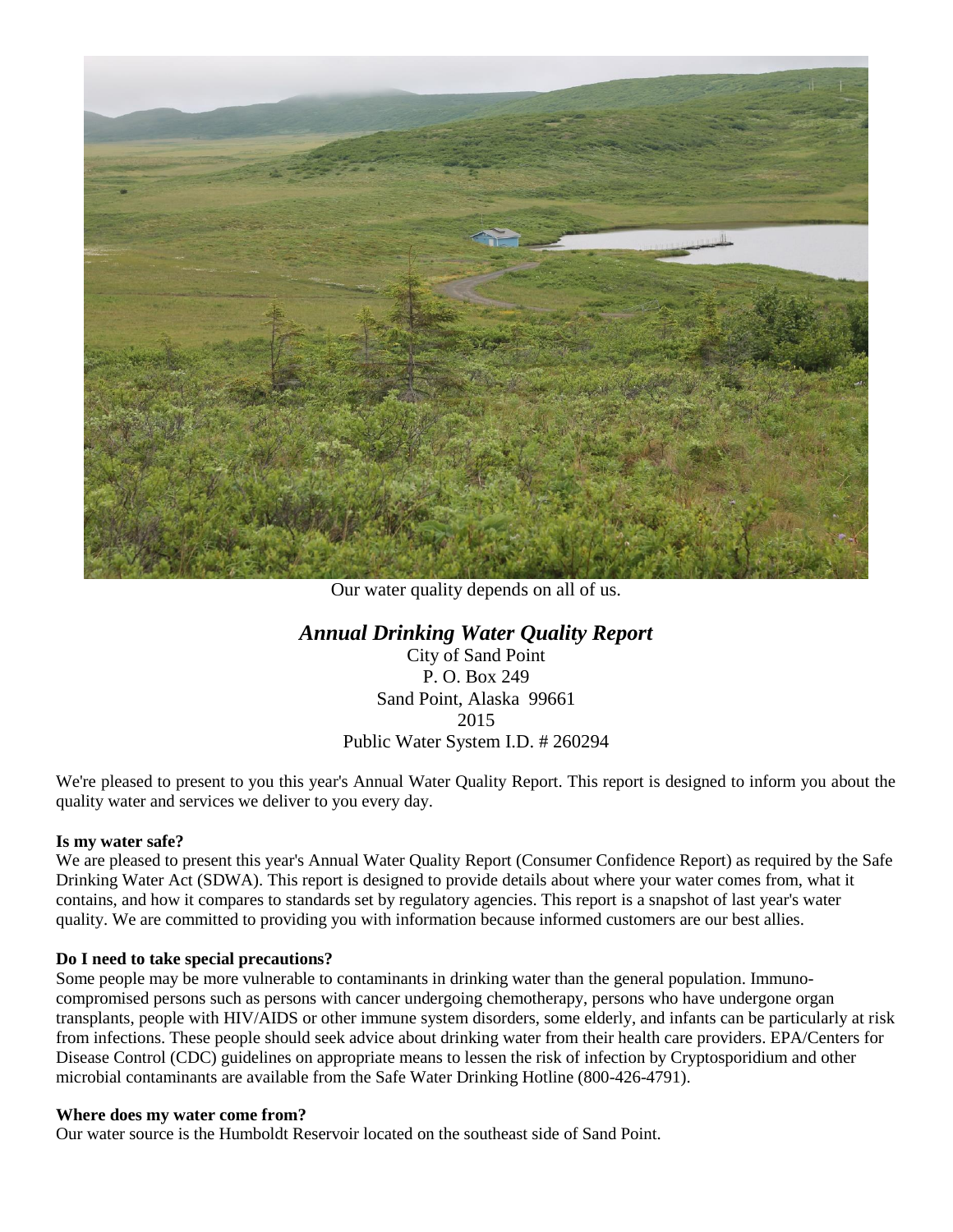### **Source water assessment and its availability**

The State of Alaska has completed a source water assessment and a copy is available at the water/wastewater office in the City Building. Please call 383-3435 and leave a message to arrange a time to see the report.

### **Why are there contaminants in my drinking water?**

Drinking water, including bottled water, may reasonably be expected to contain at least small amounts of some contaminants. The presence of contaminants does not necessarily indicate that water poses a health risk. More information about contaminants and potential health effects can be obtained by calling the Environmental Protection Agency's (EPA) Safe Drinking Water Hotline (800-426-4791). Drinking water, including bottled water, may reasonably be expected to contain at least small amounts of some contaminants. The presence of contaminants does not necessarily indicate that water poses a health risk. More information about contaminants and potential health effects can be obtained by calling the Environmental Protection Agency's (EPA) Safe Drinking Water Hotline (800-426-4791). The sources of drinking water (both tap water and bottled water) include rivers, lakes, streams, ponds, reservoirs, springs, and wells. As water travels over the surface of the land or through the ground, it dissolves naturally occurring minerals and, in some cases, radioactive material, and can pick up substances resulting from the presence of animals or from human activity: microbial contaminants, such as viruses and bacteria, that may come from sewage treatment plants, septic systems, agricultural livestock operations, and wildlife; inorganic contaminants, such as salts and metals, which can be naturally occurring or result from urban stormwater runoff, industrial, or domestic wastewater discharges, oil and gas production, mining, or farming; pesticides and herbicides, which may come from a variety of sources such as agriculture, urban stormwater runoff, and residential uses; organic Chemical Contaminants, including synthetic and volatile organic chemicals, which are by-products of industrial processes and petroleum production, and can also come from gas stations, urban stormwater runoff, and septic systems; and radioactive contaminants, which can be naturally occurring or be the result of oil and gas production and mining activities. In order to ensure that tap water is safe to drink, EPA prescribes regulations that limit the amount of certain contaminants in water provided by public water systems. Food and Drug Administration (FDA) regulations establish limits for contaminants in bottled water which must provide the same protection for public health.

### **How can I get involved?**

If you have any questions about this report or concerning your water utility, please contact Allen Hill at 907-383-3435 or Andy Varner, the City Administrator, at 907-274-7561. We want our community to be informed about their water system. If you want to learn more, please attend any of our regularly scheduled meetings. They are held on the second Tuesday of the month at the City Council Chambers at 7:00 pm.

### **Water Conservation Tips**

Did you know that the average U.S. household uses approximately 350 gallons of water per day and that the average daily produced per person is Sand Point is above 160 gallons of water per day? Luckily there are many low-cost or no-cost ways to conserve water. Fix toilet and faucet leaks. Take short showers  $- a 5$  minute shower uses 4 to 5 gallons of water compared to up to 50 gallons for a bath. Turn the faucet off while brushing your teeth and shaving; 3-5 gallons go down the drain per minute. Teach your kids about water conservation to ensure a future generation that uses water wisely. Make it a family effort to reduce future water, sewer and garbage rate increases! Visit [www.epa.gov/watersense](http://www.epa.gov/watersense) for more information.

### **Source Water Protection Tips**

Protection of drinking water is everyone's responsibility. You can help protect your community's drinking water source in several ways:

Pick up after your pets, especially if you walk them in the watershed.

All-Terrain Vehicles (ATV's) carry oil and gas onboard. Driving an ATV in the watershed puts our drinking water at risk. We do not have an alternate water source. Oil and gas spilled in the watershed might prevent us from supplying drinking water to Sand Point for quite a while.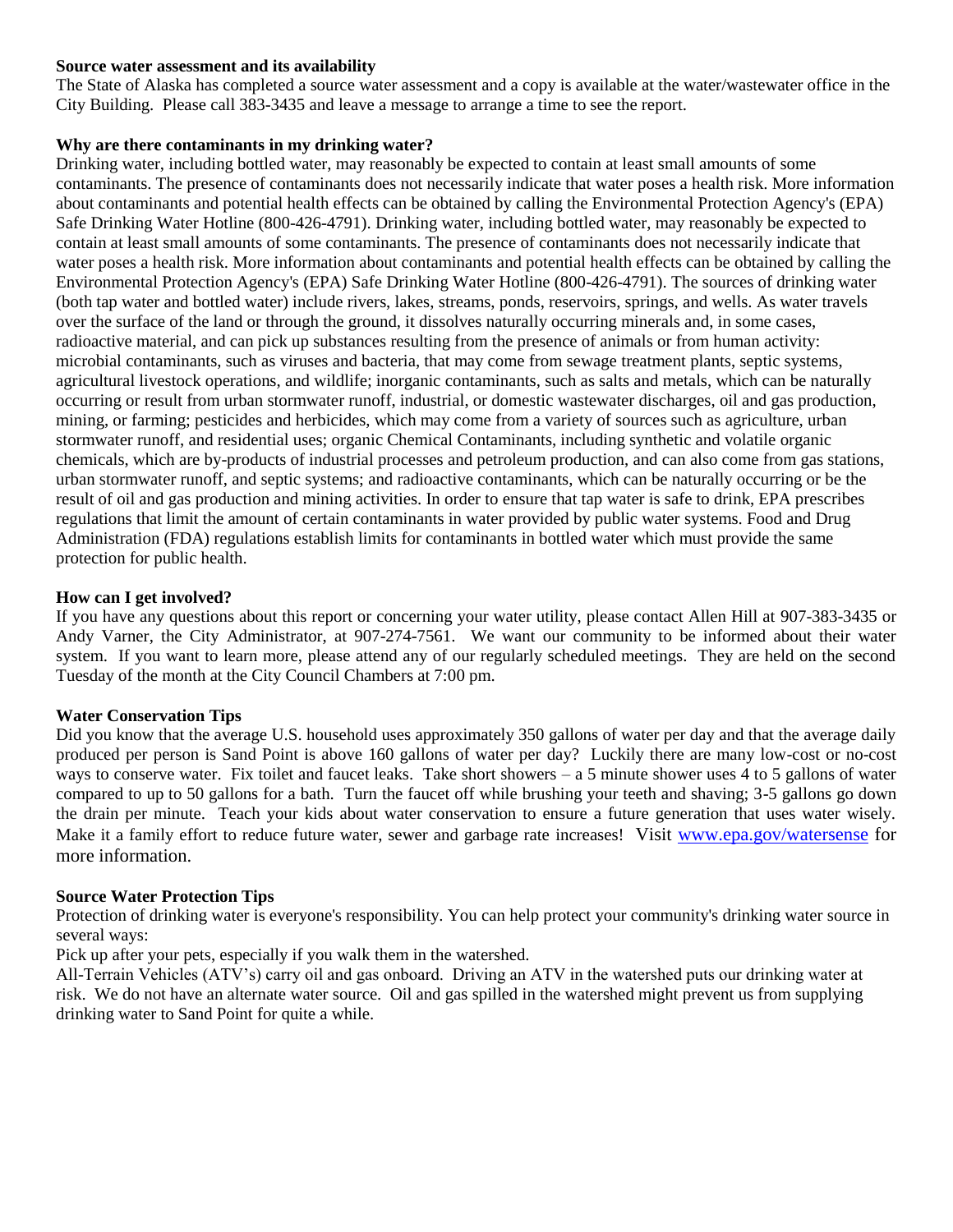# **Water Quality Data Table**

In order to ensure that tap water is safe to drink, EPA prescribes regulations which limit the amount of contaminants in water provided by public water systems. The table below lists all of the drinking water contaminants that we detected during the calendar year of this report. Although many more contaminants were tested, only those substances listed below were found in your water. All sources of drinking water contain some naturally occurring contaminants. At low levels, these substances are generally not harmful in our drinking water. Removing all contaminants would be extremely expensive, and in most cases, would not provide increased protection of public health. A few naturally occurring minerals may actually improve the taste of drinking water and have nutritional value at low levels. Unless otherwise noted, the data presented in this table is from testing done in the calendar year of the report. The EPA or the State requires us to monitor for certain contaminants less than once per year because the concentrations of these contaminants do not vary significantly from year to year, or the system is not considered vulnerable to this type of contamination. As such, some of our data, though representative, may be more than one year old. In this table you will find terms and abbreviations that might not be familiar to you. To help you better understand these terms, we have provided the definitions below the table.

|                                       |                     |                |                   |                   | Year           |                  |                                                                                                 |
|---------------------------------------|---------------------|----------------|-------------------|-------------------|----------------|------------------|-------------------------------------------------------------------------------------------------|
| Contaminant                           | <b>MCL</b>          | <b>MCLG</b>    | <b>Your Water</b> | Range             | <b>Sampled</b> | <b>Violation</b> | <b>Typical Source</b>                                                                           |
| <b>TTHM</b>                           | 80 ppb              | <b>NA</b>      | 47 ppb            | 13 - 47 ppb       | 2015           | N <sub>0</sub>   | Byproduct of drinking<br>water disinfection                                                     |
| HAA5                                  | 60ppb               | <b>NA</b>      | 34 ppb            | 15.4 - 34 ppb     | 2015           | No               | Byproduct of drinking<br>water disinfection                                                     |
| Lead                                  | $15$ ppb            | $\overline{0}$ | 4.19 ppb          | ND - 11.0 ppb     | 2013           | N <sub>0</sub>   | Corrosion of household<br>plumbing systems                                                      |
| Copper                                | $1300$ ppb          | $1300$ ppb     | 775 ppb           | $45.4 - 1080$ ppb | 2013           | N <sub>0</sub>   | Corrosion of household<br>plumbing systems                                                      |
|                                       |                     |                |                   |                   |                |                  | Animal fecal waste -<br>also listed are runoff<br>from fertilizer use and<br>erosion of natural |
| Nitrate                               | 1 ppm               | 1 ppm          | $.261$ ppm        | <b>NA</b>         | 2015           | N <sub>0</sub>   | deposits                                                                                        |
| <b>VOC</b>                            | NA                  | <b>NA</b>      | $\overline{0}$    | $0 - 0$           | 2015           | N <sub>0</sub>   | Industrial discharges                                                                           |
| Old Inorganics                        | $\ast$              | $\ast$         | $\ast$            | $\ast$            | 2004           | No               | Industrial discharges                                                                           |
| New Inorganics                        | $\ast$              | $\ast$         | $\ast$            | $\ast$            | 2005           | N <sub>o</sub>   | Industrial discharges                                                                           |
| Radium 226                            | $5.0$ Pci/L         |                | 0.0               | <b>NA</b>         | 2005           | N <sub>0</sub>   | Erosion of natural<br>deposits                                                                  |
| Radium 228                            | $5.0$ Pci/L         |                | 0.8               | <b>NA</b>         | 2005           | N <sub>o</sub>   | Erosion of natural<br>deposits                                                                  |
| <b>Total Gross Alpha</b>              | $5.0$ Pci/L         |                | 0.0               | <b>NA</b>         | 2005           | N <sub>0</sub>   | Erosion of natural<br>deposits                                                                  |
| Arsenic                               | 10                  | $\overline{0}$ | $\overline{0}$    | <b>NA</b>         | 2010           | N <sub>0</sub>   | Erosion of natural<br>deposits                                                                  |
| <b>Total Coliform</b>                 | 1 positive          | $\theta$       | 1                 | <b>NA</b>         | 2015           | No               | Naturally present in the<br>environment                                                         |
| Fecal coliform or E. coli<br>bacteria | sample per<br>month | $\overline{0}$ | $\overline{0}$    | <b>NA</b>         | 2015           | N <sub>0</sub>   | Human and animal fecal<br>waste                                                                 |

|  |  |  | Waivers |
|--|--|--|---------|
|--|--|--|---------|

|             |           |             |                   | Original | Latest         |                                                                                                                                   |
|-------------|-----------|-------------|-------------------|----------|----------------|-----------------------------------------------------------------------------------------------------------------------------------|
| Contaminant | MCL       | <b>MCLG</b> | <b>Your Water</b> | Approval | <b>Renewal</b> | <b>Comment</b>                                                                                                                    |
| Arsenic     | $10$ ppb  | 0           | $5.00$ ppb U      | 2004     | NA             | 5.00 U means that Arsenic was not<br>detected. 5.00 ppb was the lower limit<br>of detection when the test was taken.              |
| Asbestos    | 7 MFL     | 7MFL        | NA                | NA       | NA             | Waiver was granted because we have<br>no pipe containing as best os in the<br>water distribution system.                          |
| SOC.        | <b>NA</b> | NA          | NA                | 1997     | 2015           | The waiver was granted because we<br>do not have industrial activities other<br>than the road to the airport in our<br>watershed. |

\* - See Inorganics under **Additional Information** section for details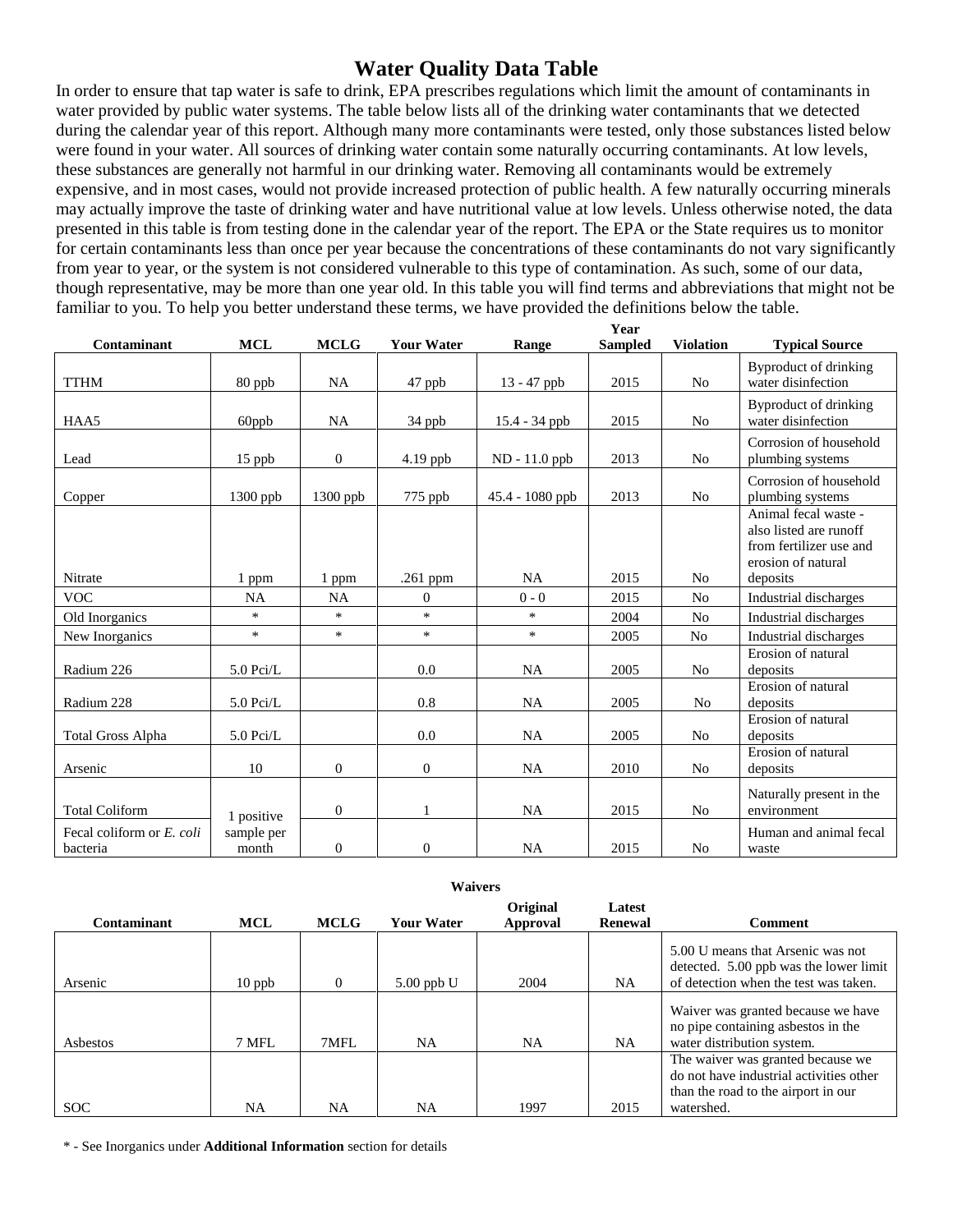| <b>Unit Descriptions</b> |                                                                     |
|--------------------------|---------------------------------------------------------------------|
| <b>Term</b>              | <b>Definition</b>                                                   |
| ppm                      | ppm: parts per million, or milligrams per liter $(mg/L)$            |
| ppb                      | ppb: parts per billion, or micrograms per liter (µg/L)              |
| pCi/L                    | Picocuries per liter (pCi/L)                                        |
| $\mathbf{U}$             | U indicates the compound was analyzed for but not detected.         |
| <b>NA</b>                | NA: not applicable                                                  |
| ND                       | ND: Not detected                                                    |
| <b>NR</b>                | NR: Monitoring not required, but recommended.                       |
| positive samples         | positive samples/yr: The number of positive samples taken that year |

|                             | <b>Important Drinking Water Definitions</b>                                                                                                                                                                                                                   |
|-----------------------------|---------------------------------------------------------------------------------------------------------------------------------------------------------------------------------------------------------------------------------------------------------------|
| <b>Term</b>                 | <b>Definition</b>                                                                                                                                                                                                                                             |
| <b>MCLG</b>                 | MCLG: Maximum Contaminant Level Goal: The level of a contaminant in drinking water below which there is no<br>known or expected risk to health. MCLGs allow for a margin of safety.                                                                           |
| <b>MCL</b>                  | MCL: Maximum Contaminant Level: The highest level of a contaminant that is allowed in drinking water. MCLs<br>are set as close to the MCLGs as feasible using the best available treatment technology.                                                        |
| <b>TT</b>                   | TT: Treatment Technique: A required process intended to reduce the level of a contaminant in drinking water.                                                                                                                                                  |
| AL                          | AL: Action Level: The concentration of a contaminant which, if exceeded, triggers treatment or other requirements<br>which a water system must follow.                                                                                                        |
| Variances and<br>Exemptions | Variances and Exemptions: State or EPA permission not to meet an MCL or a treatment technique under certain<br>conditions.                                                                                                                                    |
| <b>MRDLG</b>                | MRDLG: Maximum residual disinfection level goal. The level of a drinking water disinfectant below which there<br>is no known or expected risk to health. MRDLGs do not reflect the benefits of the use of disinfectants to control<br>microbial contaminants. |
| <b>MRDL</b>                 | MRDL: Maximum residual disinfectant level. The highest level of a disinfectant allowed in drinking water. There<br>is convincing evidence that addition of a disinfectant is necessary for control of microbial contaminants.                                 |
| <b>MNR</b>                  | <b>MNR: Monitored Not Regulated</b>                                                                                                                                                                                                                           |
| <b>MPL</b>                  | MPL: State Assigned Maximum Permissible Level                                                                                                                                                                                                                 |

### **Additional Information:**

#### **Lead**

If present, elevated levels of lead can cause serious health problems, especially for pregnant women and young children. Lead in drinking water is primarily from materials and components associated with service lines and home plumbing. City of Sand Point is responsible for providing high quality drinking water, but cannot control the variety of materials used in plumbing components. When your water has been sitting for several hours, you can minimize the potential for lead exposure by flushing your tap for 30 seconds to 2 minutes before using water for drinking or cooking. If you are concerned about lead in your water, you may wish to have your water tested. Information on lead in drinking water, testing methods, and steps you can take to minimize exposure is available from the Safe Drinking Water Hotline or at [http://www.epa.gov/safewater/lead.](http://www.epa.gov/safewater/lead)

# **Inorganics – test records for Sand Point**

## **New Inorganics**

Antimony 1.00 ug/L U, Beryllium 0.400 ug/L U, Nickel 2.00 ug/L U, Thallium 1.00 ug/L U, Cyanide 0.0060 mg/L U

### **Old Inorganics**

Mercury .000200 mg/L U, Arsenic 5.00 ug/L U, Barium 3.00 ug/L U, Cadmium 0.500 ug/L U, Chromium 1.00 ug/L U, Selenium 5.00 ug/L U, Flouride 0.100 mg/L U